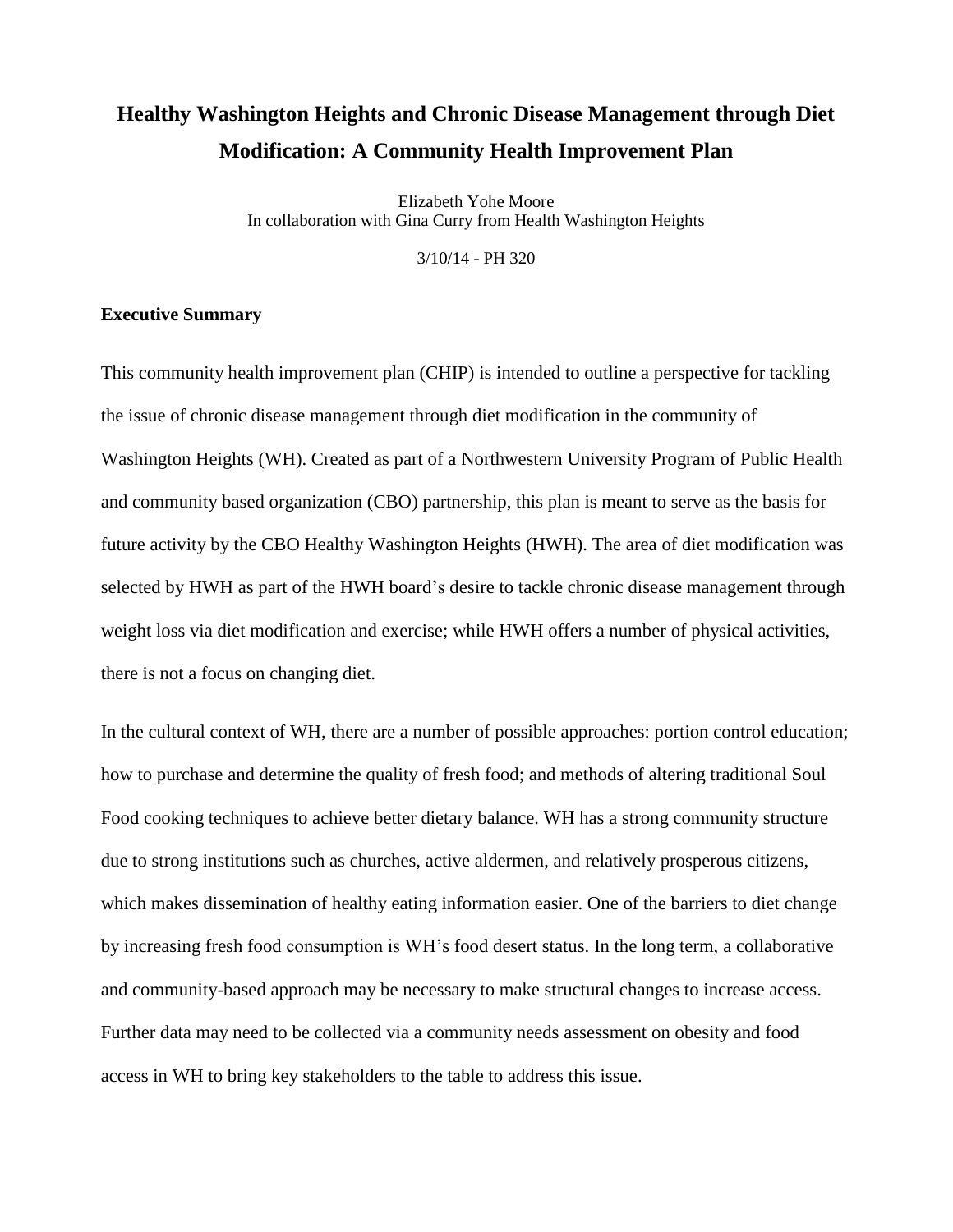#### **Healthy Washington Heights and Diet Modification**

HWH is a community-based organization dedicated to collecting and distributing healthy living information to the WH community through partnerships with other organizations, education activities, research in collaboration with universities, and health awareness efforts. Essentially, HWH tries to combine the funding and opportunities from research funding and partnerships to provide health education and awareness as well as opportunities for health and fitness. Examples include the partnership with the Demoiselle 2 Femme Hands-Only CPR class and the use of DePaul research funds to organize and sustain the Walking Club.

The HWH Mission (learn more at http://healthywashingtonheights.org) explicitly lays out its goals:

The mission of the Healthy Washington Heights Coalition (HWH) is to serve as a clearinghouse for community health related resources that increase healthy behaviors and healthy lifestyles of the people that live and work in the Washingon Heights community area #73 in Chicago, Illinois. This is achieved through partnerships, health education, awareness activities, certifications, community engaged research and activism.

Members of HWH are from the WH community and are generally representative: church-going, are young to middle aged, African American women and men. However, HWH's role in the community is not to exclusively serve this group. Rather, HWH offers programs and assistance where funding is available and help is needed. Examples of this can be found throughout HWH's history. In previous years, HWH offered one-on-one support to older women going in for mammograms; in Summer 2013, the Farmer's Market Hands-Only CPR class taught girls.

In searching for a new topic to focus on for this CHIP, Gina Curry and I created a plan of action using a collaborative email conversation; she wrote her initial impressions and desires to do something related to chronic disease management and I would reply to each of her points. Eventually, we began discussing the topic actually writing responses within the other person's text using a different color. Communicating in this way we eventually built a larger idea that was half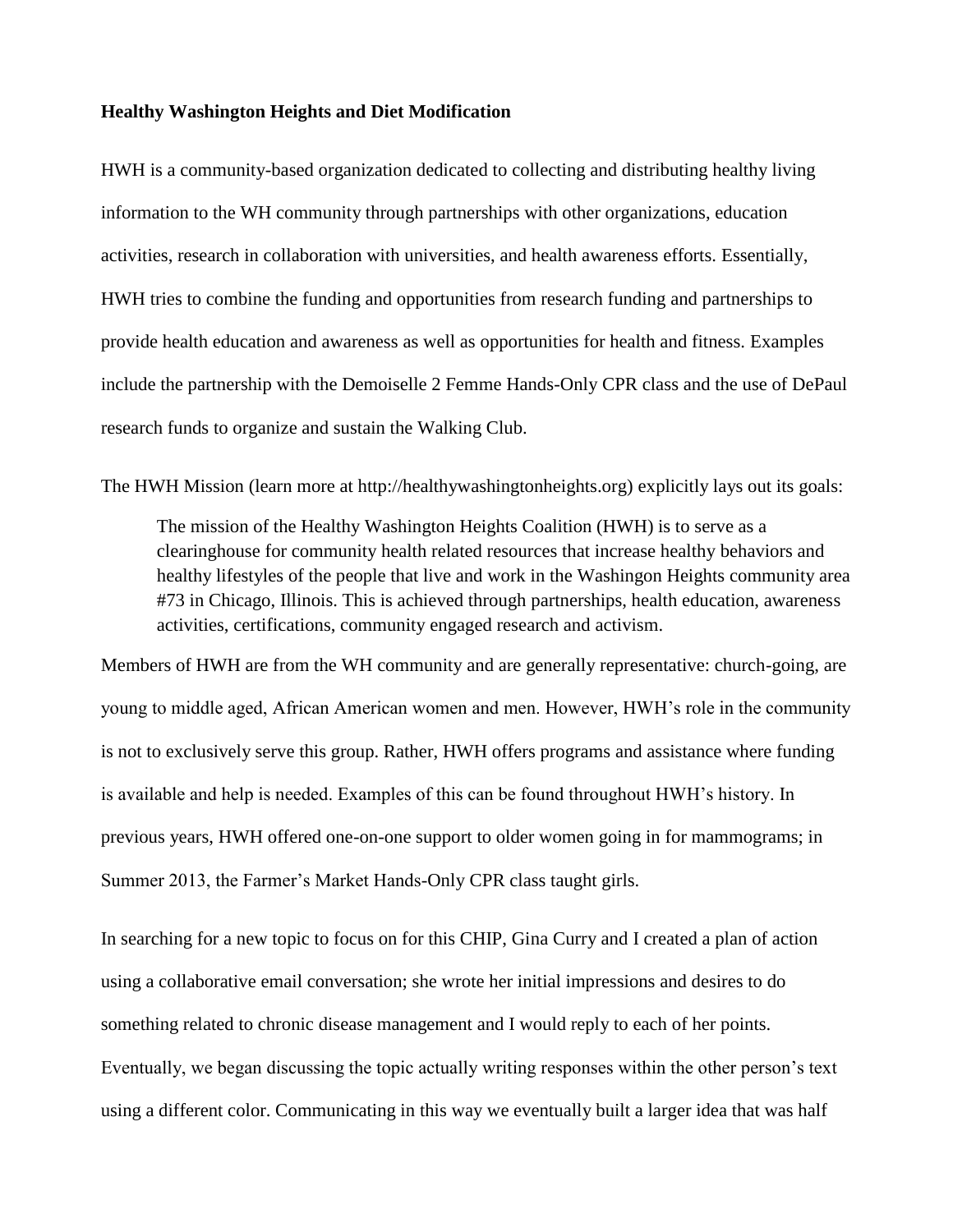her words and half mine but worked as a complete and comprehensive idea. In building this idea, her role was that as community insider as well as a font of information on public health as a professional at the Alliance for Research in Chicagoland Communities. My role was to serve as the public health academic with grounding in the literature and data analysis. Our primary responsibility in this project was to each other; prompt and respectful communication was vital to the completion of this project. I as a student and community outsider tried to maintain an open mind and an attitude of learning and I believe Curry tried to maintain an open perspective to new ideas and patience in communicating the needs of WH.

Curry, the HWH board, and I all felt that chronic disease management was an excellent topic to focus on. Previously, there had been attempts to create disease-specific groups but people had been leery of attending because they did not want to admit to a specific disease status. For this reason, targeting diet modification generally may be more successful in this cultural setting. A reason chronic disease may be high in this community is that traditional soul food (as well as modern "Neo Soul Food" interpretations) uses lots of butter, salt, and sugar.

There are a number of approaches HWH can adopt to address this issue:

- Group cooking classes that show **healthy ingredient replacement and alternative techniques**  may have more success; the strength of traditional soul food is that most of the base ingredients such as sweet potatoes and kale are healthy. Even with a meal like fried chicken, replacing the thick batter with panko crumbs and removing the chicken skin greatly reduces the calories and fat.
- Another equally important topic is that of **portion control** and eating until a cessation of hunger rather than to satiety. Answering questions such as how much food is appropriate for a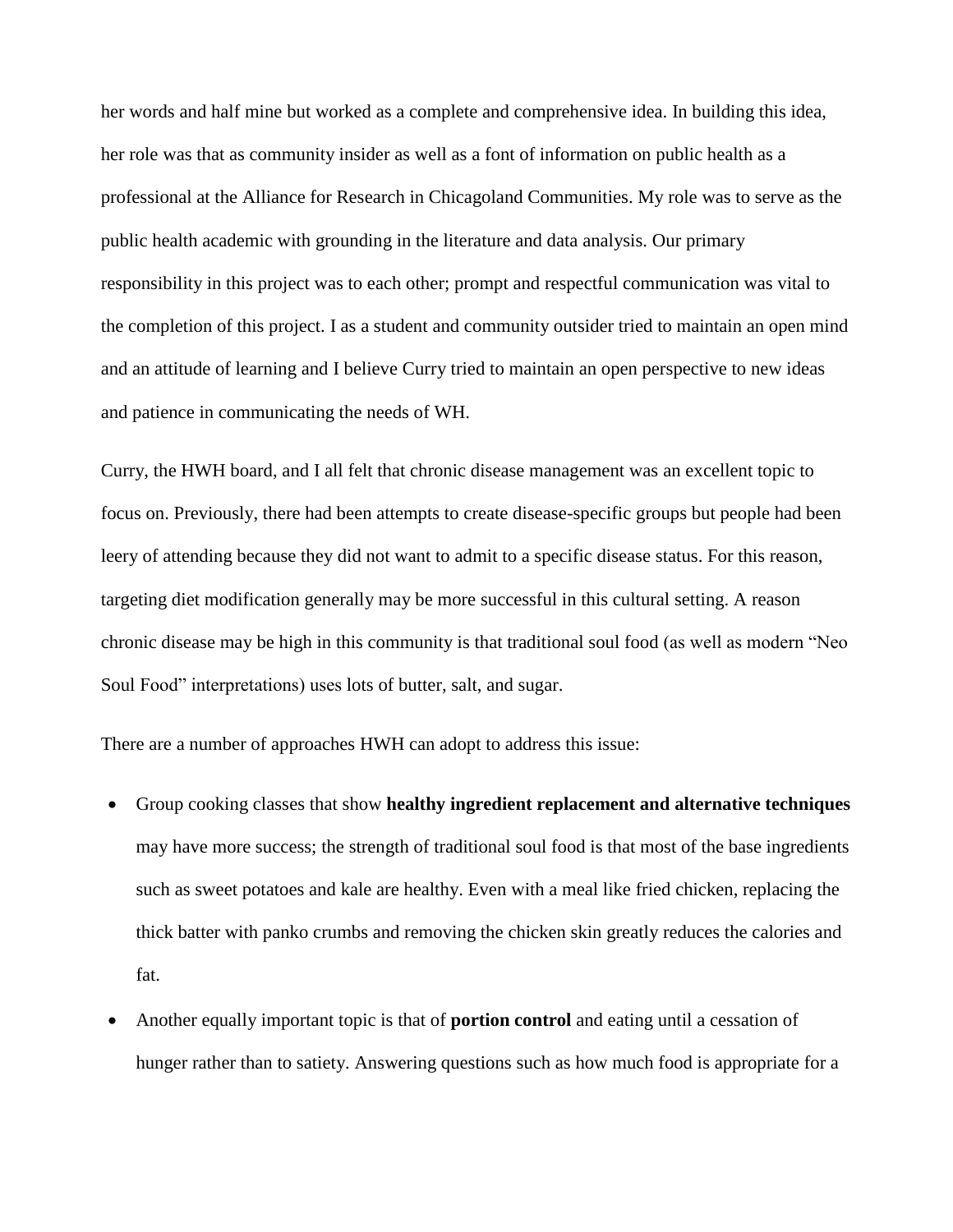single meal or how to calculate calories and servings for home-made food may be a part of this health awareness intervention.

 A complication of cooking with **fresh food** can arise if individuals are not comfortable with fresh food. One important aspect of health education address the logistics of fresh food: where can you buy it? How can you tell which plants are fresh; what does a good buy look, feel, and smell like? What plants are cheap when? What are the best ways to store fresh food to get maximum use? This is knowledge that may be necessary for permanent diet modification and to promote comfort within cooking classes.

There are two potential problems that may arise. First, traditional soul food has a strong emotional attachment; even in a neighborhood where fresh ingredients are hard to find and residents understandably turn to easy and cheap processed versions of soul food meals, there is a cultural and emotional weight to the idea of soul food. People may be resistant to change, and it is important to present the new dietary information in a respectful way that acknowledges the cultural importance of soul food.

The second and likely bigger problem is WH's food desert status. This will be discussed in the larger neighborhood context in the following section. Briefly, fresh food may be hard to access even when residents would like to eat fresh foods and feel comfortable in their ability to use such ingredients to cook and can gauge freshness properly. Improving this situation may require community buy-in and advocacy by stakeholders.

Stakeholders in addressing chronic disease management and diet modification are interested community members generally, but there are some particular players to bring to the table as well. WH has two aldermen, both of whom have worked with HWH in the past; they may serve as ready allies if HWH has to navigate any political waters and their engagement will increase community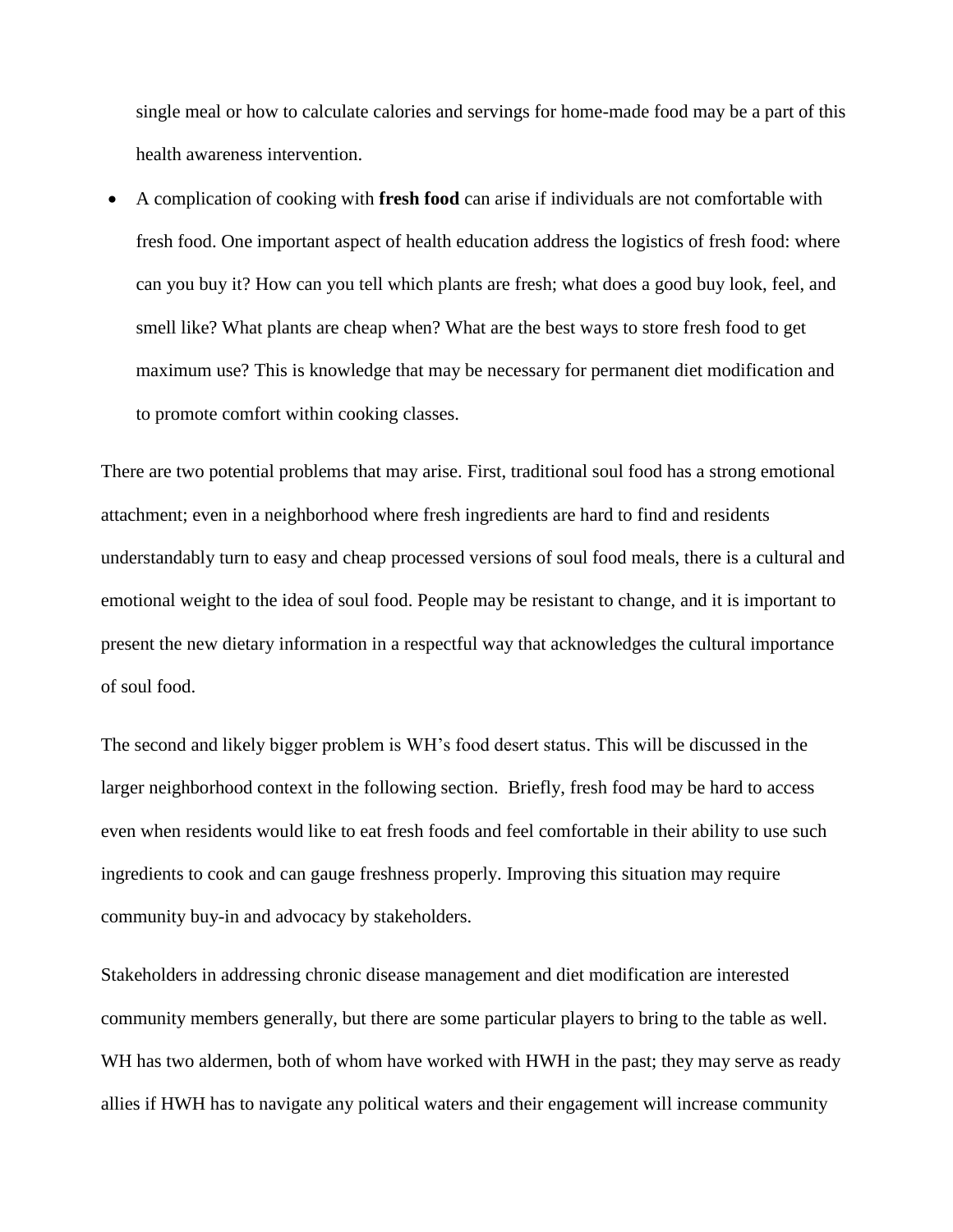buy-in. WH also has 11 churches, all of whom have a stake in the health of their members; HWH's history as a church-based group, connections to the religious community, and its charitable mission will help bring these groups to the table. These stakeholders will have access to space and will provide a structured way to circulate information about HWH's programs.

The final set of stakeholders is the food providers that operate in or near the area, particularly the corner stores and smaller grocers. If they can be convinced to stock more fresh foods, and particularly more that are culturally appropriate, then the health education can be practically applied. Information on WH's low crime and poverty may be enough to bring them to the table, as many residents have enough money to afford fresh food. Walgreens in particular has been working with the Chicago Health Department to offer fresh food and they may be willing to tailor their fresh food to the cultural context of WH.

#### **An Overview of Washington Heights: Assets and Needs**

 $\overline{a}$ 

About 12 miles south of the Loop, WH is roughly bounded by  $87<sup>th</sup>$  Street to the north,  $107<sup>th</sup>$  to the south, Beverly to the west, and Eggleston to the east. Neighboring community areas are Beverly, Auburn Gresham, Roseland, and Morgan Park. Approximately 26,500 people live in WH, 97% of them African American (Paral, 2012). WH has historically been middle class, blessed with highquality housing stock generally built before the 1930s (Chicago Historical Society, 2004)<sup>1</sup>. In 1930 the community was entirely white but the racial demographics shifted starting after World War II, seeing an influx of African Americans into the neighborhood (Ibid). By the late 1960s WH was a solidly middle class African American neighborhood and has remained that way ever since (Ibid).

<sup>&</sup>lt;sup>1</sup> While it is outside the scope of this paper, it would be remiss not to mention that this is a double edged sword. Quality housing stock creates capital and economic options for homeowners. However, the housing was built during a time when construction still used lead paint and children may be exposed to health risks such as lead poisoning.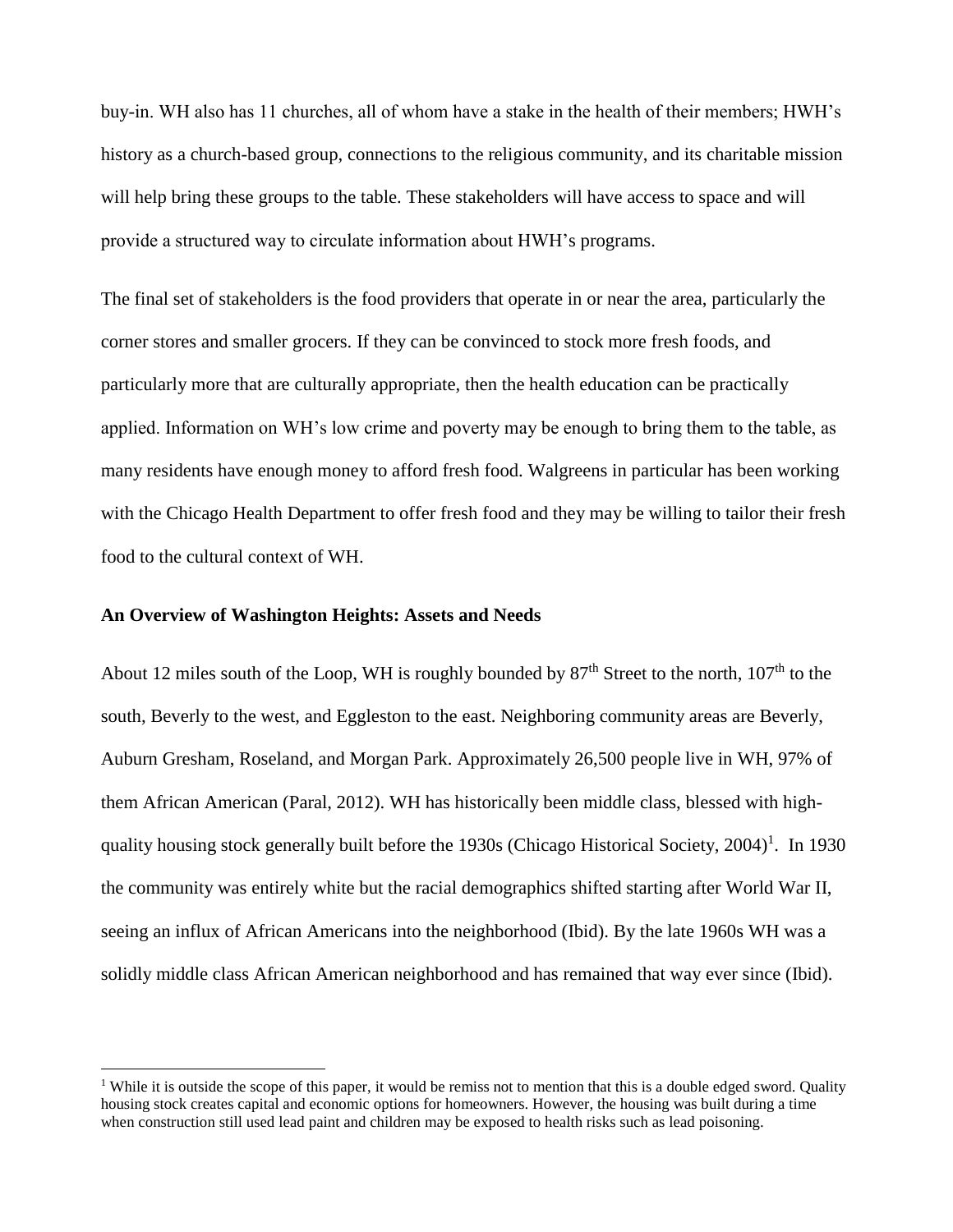WH has a complex economic profile: while the unemployment is much higher than the rest of the city at 18.3% compared to Chicago's overall 11.1% and the per capita income of \$19,709 is also lower than Chicago's \$27,148, these numbers are deceptive (Chicago Tribune, 2014). WH actually has a lower level of poverty than the city at 15.7% and 18.7% respectively (Ibid). The reason for this apparent discrepancy is the high number of families with children where both parents work, which edges up the median *household* income to ~\$47,000 (ACS, 2012). WH's relatively low poverty rate, especially given the high unemployment in the community, is reflective of the WH's community relatively high educational attainment; only 15.6% of the WH population does not have a high school degree compared to 20.6% of the Chicago population. In a city known for its crime problems, WH has a low crime rate: in the month of January 2014, only 5% of crimes were violent and of those 80% were robberies (Chicago Tribune, 2014). The combination of low poverty and low crime may be a selling point for WH advocates trying to lure businesses into the area.

A potential explanation for the high rates of unemployment given the human capital in the neighborhood lies in the transportation system. No CTA rail lines enter the neighborhood; the nearest CTA rail station is the 95<sup>th</sup> Street Red Line east of WH in nearby Roseland. There is a bus that runs along 95th street giving access to the red line, but the bus only runs from 6:00 am to midnight. There are three Rock Island District Metra stops that create access to the LaSalle Street Station downtown. Unfortunately, unless WH residents work near the LaSalle Street station, they will have to then transfer to the CTA rail line.

This arrangement puts WH residents at a disadvantage for a number of reasons: second- and thirdshift work may be difficult logistically unless one has a car; assuming a twice daily commute with a monthly pass, riding the CTA costs \$5/day and the Metra costs \$6/day (CTA 2014; Metra 2014); and lack of direct access to either an express bus downtown or a CTA rail makes transfers a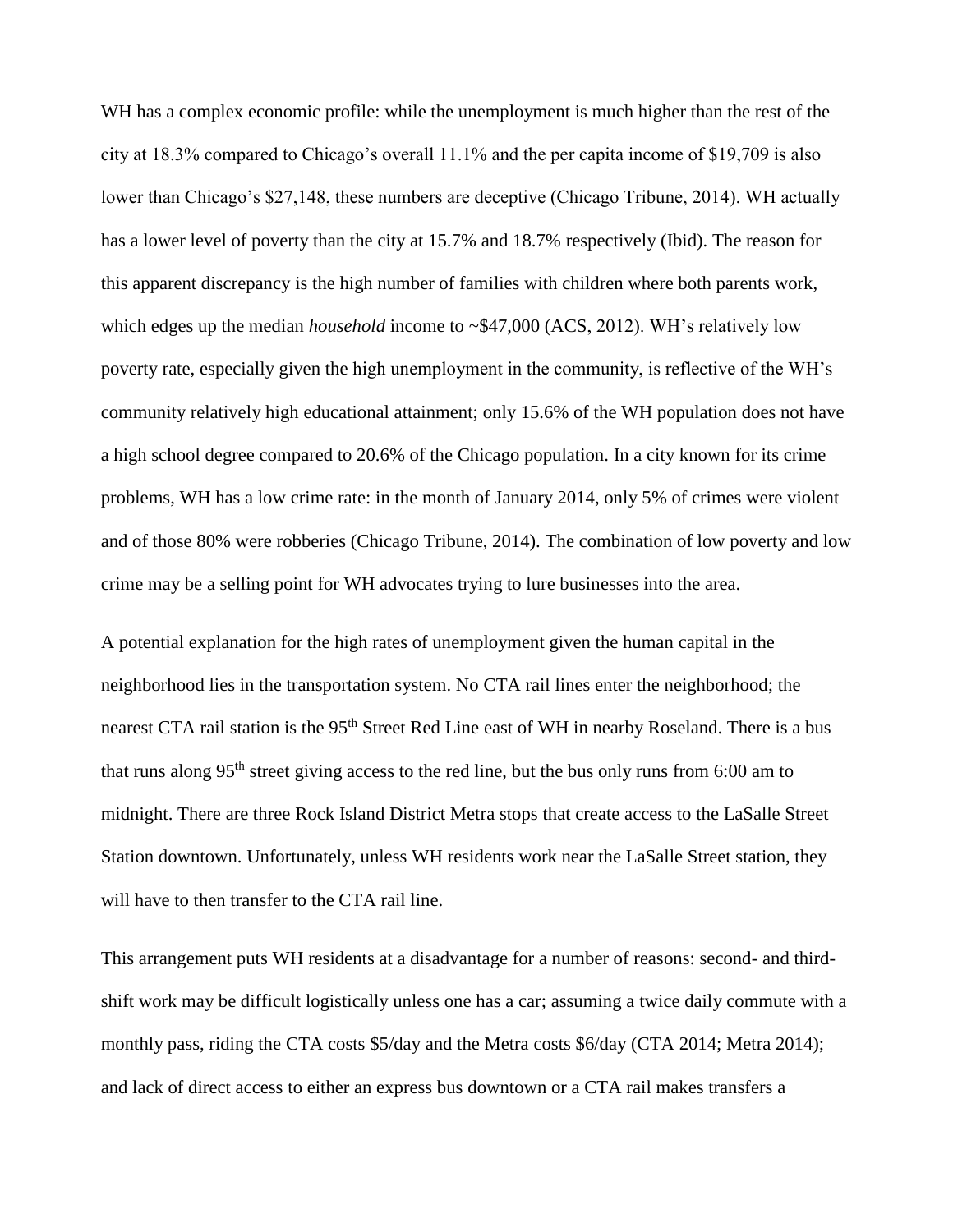necessity for some commuters and adds even further expense. This transportation situation make driving via the West Leg of the Dan Ryan Expressway is the best commute. Unfortunately cars are expensive and a sedentary mode of transportation.

Despite its relative economic appeal, WH is a food desert. This is a common situation for historically black communities in Chicago due to systemic inequalities in where businesses go and provide fresh food; most residents have easier access to a fast food place than a large grocery store (Gallagher, 2010). The one notable exception is the Jewel at the intersection of  $94<sup>th</sup>$  street and Ashland; residents near outlets that carry limited fresh food such as Walgreens still will not have access to traditional fresh soul food ingredients.

Unfortunately this is the full extent of the data available for WH. The Census and American Community Survey both offer information at a detailed level for WH; to access such data, anyone can go to the American FactFinder website and search for census tracts 7301 through 7307 (ACS, 2012). The Chicago Tribune also offers access to the crime reports for this area (2014). All other data, including information on obesity and chronic diseases, seems to be estimated for this area or extrapolated from other neighborhoods. As discussed by Margellos-Anast, Shah, and Whitman, however, Chicago neighborhoods that appear similar actually vary unpredictably and estimation using such measures is of dubious value (2008, 120-121).

A community needs assessment of chronic disease prevalence in adult residents may need to be performed to truly delineate the needs of WH for HWH activities. WH's food desert status, too, was determined by estimates by the Illinois Department of Agriculture; a community needs assessment that provides up-to-date documentation of food desert status may add power to stakeholder efforts to encourage fresh food access (Gallagher, 2010).

## **Goals, Objectives, and Health Implications**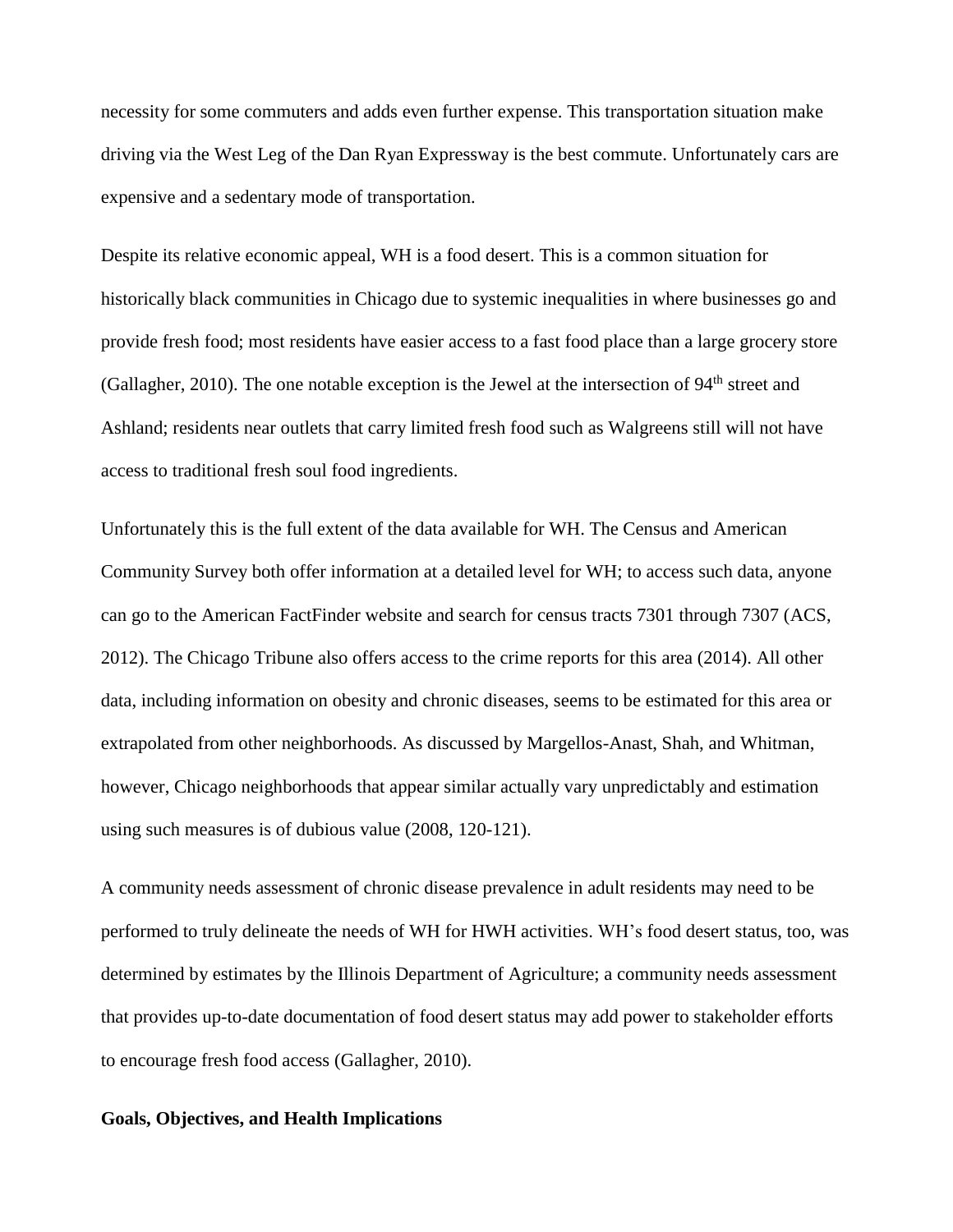The greater goal of HWH's diet modification efforts is to reduce the disease burden in the community, improve the quality of life for those with chronic diseases such as diabetes, and to build community capacity for healthier living. It may be possible to achieve these at very low cost depending upon the partners that can be recruited. Objectives to achieve these goals are:

- Diet Modification Health Education: This can be achieved through health education measures such as group cooking classes or cooking demonstrations, portion control, and fresh food. Partnerships with culinary schools may be a way to get pre-professional quality assistance while keeping costs low. Another potential partner is Common Threads, a non-profit organization dedicated to offering cooking demonstrations and classes based in Chicago.
- **Community Needs Assessment (CNA)**: Gauging the genuine disease burden in WH will be a vital step in obtaining funding to address this issue; finding research partners willing to help with the CNA may be a way to maximize community ability given limited time and money.
- **Increasing Fresh Food Access:** The thorniest of the objectives, fresh food access may be achieved fastest not by cajoling existing grocers to carry fresh foods but by promoting fresh and local food delivery services such as FreshPicks, whose service area encompasses most of WH. Given their explicit ideological goal of fresh food access for all, they may be excited at an opportunity to gain new customers in WH.

Reaching these objectives will transform the food climate for WH, allowing HWH's health education and outreach to be maximally effective. The CNA may offer concrete data that allows targeting of HWH efforts, provide evidence for grant applications, and help to recruit future research partners. Diet modification and weight loss may reduce the disease burden for WH and improve quality of life for the whole community.